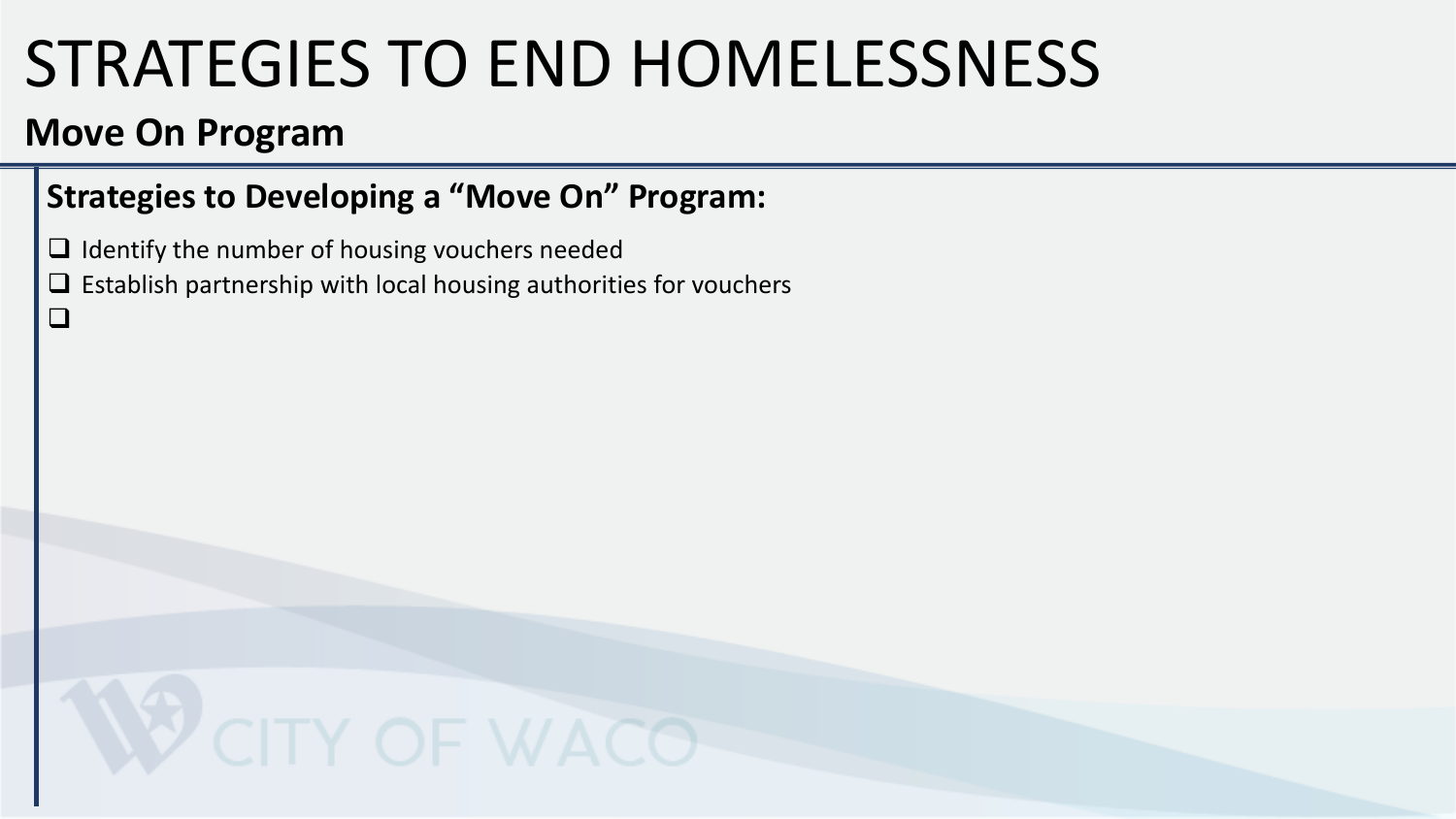## **Homeless System Partners**

#### **Hospital and Healthcare System**

#### **Strategies to Providing Healthcare to the Homeless**

- ❑ Partner with National Health Care for the Homeless for technical assistance
- Identify healthcare partners to provide healthcare to the homeless The partners to provide healthcare to the homeless<br>Lement practices for providing healthcare<br>gency room visits<br>amongst the homeless<br>ms to homeless
- Develop and implement practices for providing healthcare

#### **Outcomes Include:**

- Decrease in emergency room visits
- Improved health amongst the homeless
- Decrease in returns to homeless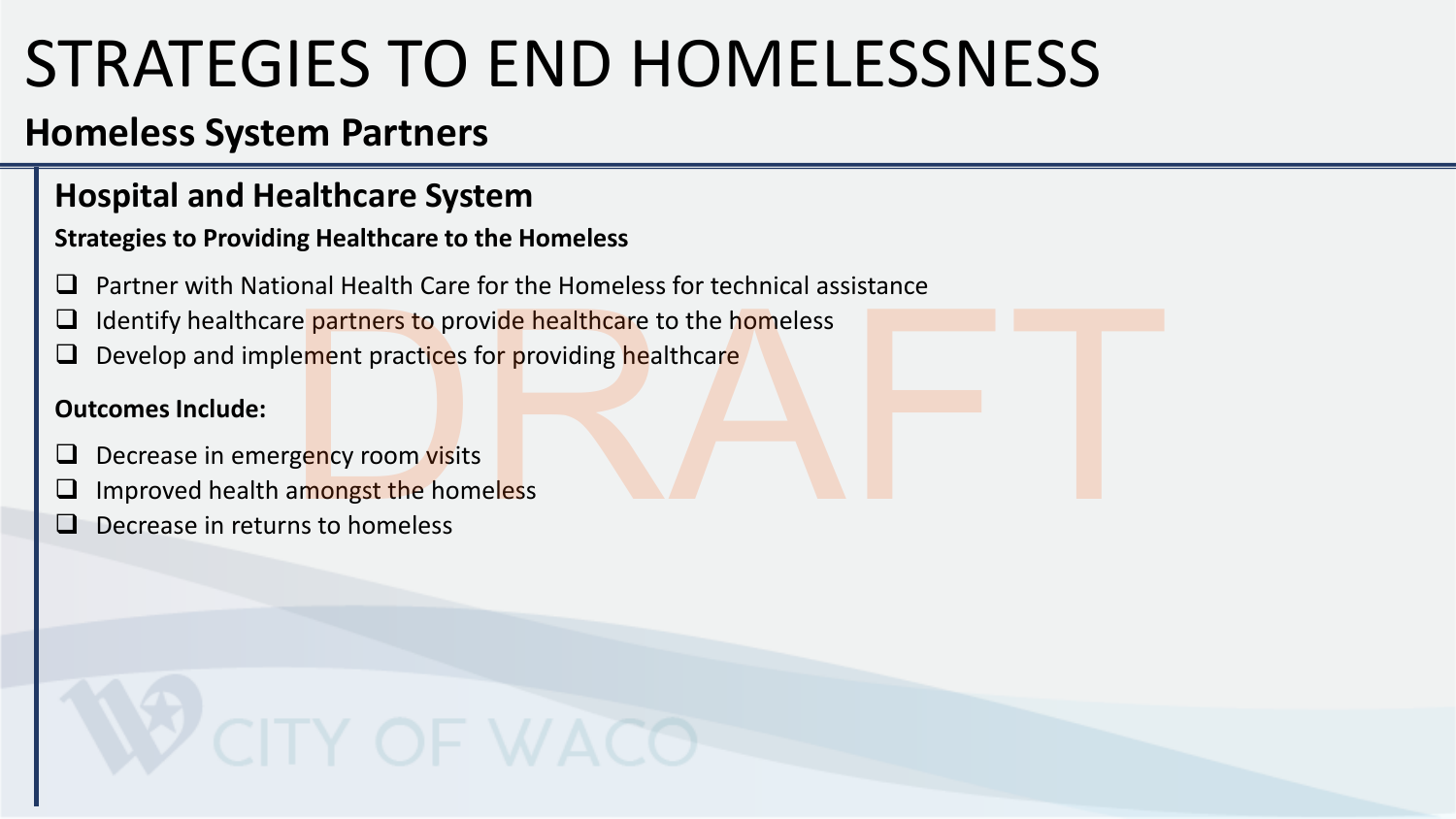## **Homeless System Partners**

#### **Jail Diversion Strategies to Develop a Jail Diversion Program:**

- □ Increase permanent housing for those with an extensive criminal background
- □ Partner with police departments to develop prevent incarceration of the homeless
- Partner with local housing authorities to decrease barriers for those formerly incarcerated e departments to develop prevent incarceration of the homeless<br>
housing authorities to decrease barriers for those formerly incarcerated<br>
planning for those being released<br>
sion arrests/stays by the homeless<br>
y for those b
- Develop discharge planning for those being released

#### **Outcomes Include:**

- □ Decrease in jail/prison arrests/stays by the homeless
- □ Decrease in jail/prison reentry
- ❑ Discharge planning for those being released
- □ Increase in exits to housing
- ❑ Continued medical care for mental health/substance abuse treatment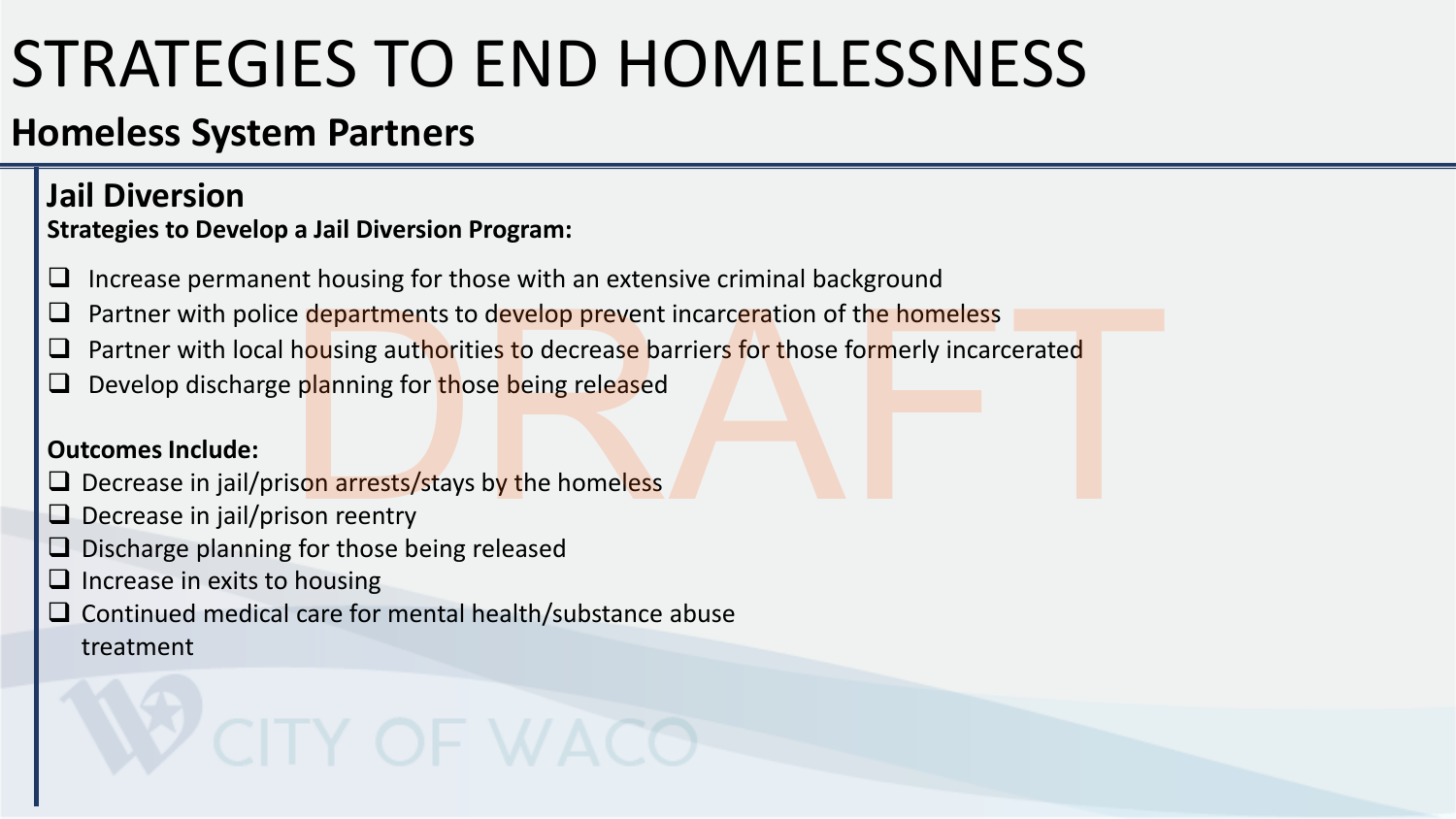## **Homeless System Partners**

#### **Landlord/Property Owners**

**Strategies to Engaging with Landlords/Property Owners Include:**

- Develop a housing curriculum on how to properly find housing and be a good tenant
- Develop a landlord engagement program to promote partnership with landlords/property owners to offer secure, affordable housing dengagement program to property find floading and see a good tend.<br>
Nowners to offer secure, affordable housing<br>
directory for use by housing navigators within the Coalition<br>
tention program to reduce returns to homelessne
- □ Create a landlord directory for use by housing navigators within the Coalition
- Create housing retention program to reduce returns to homelessness

#### **Outcomes Include:**

- ❑ Decrease in time households are homeless
- ❑ Decrease in returns to homelessness
- ❑ Improved landlord partnerships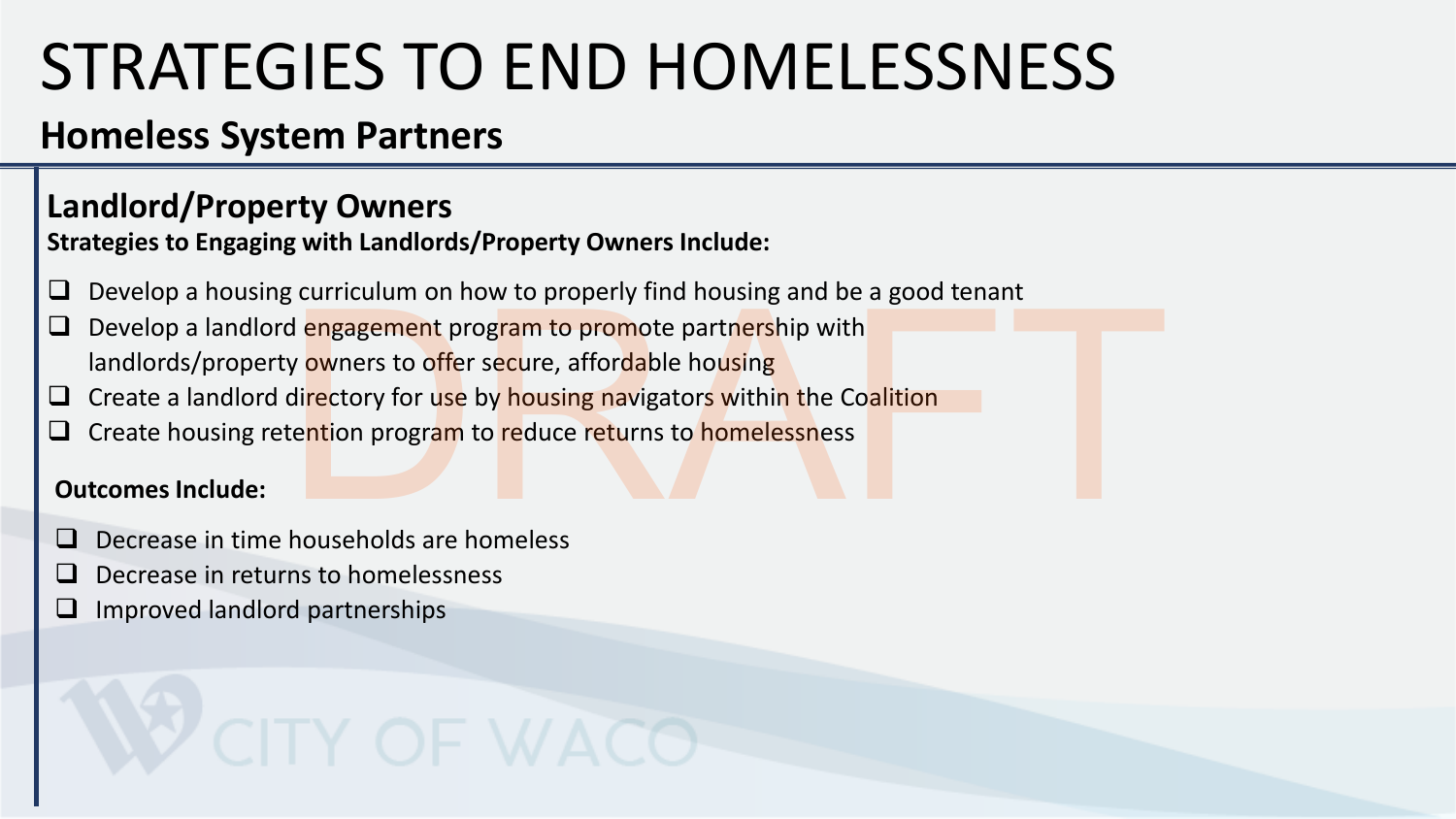## **Strategic Plan to Prevent and End Homelessness**

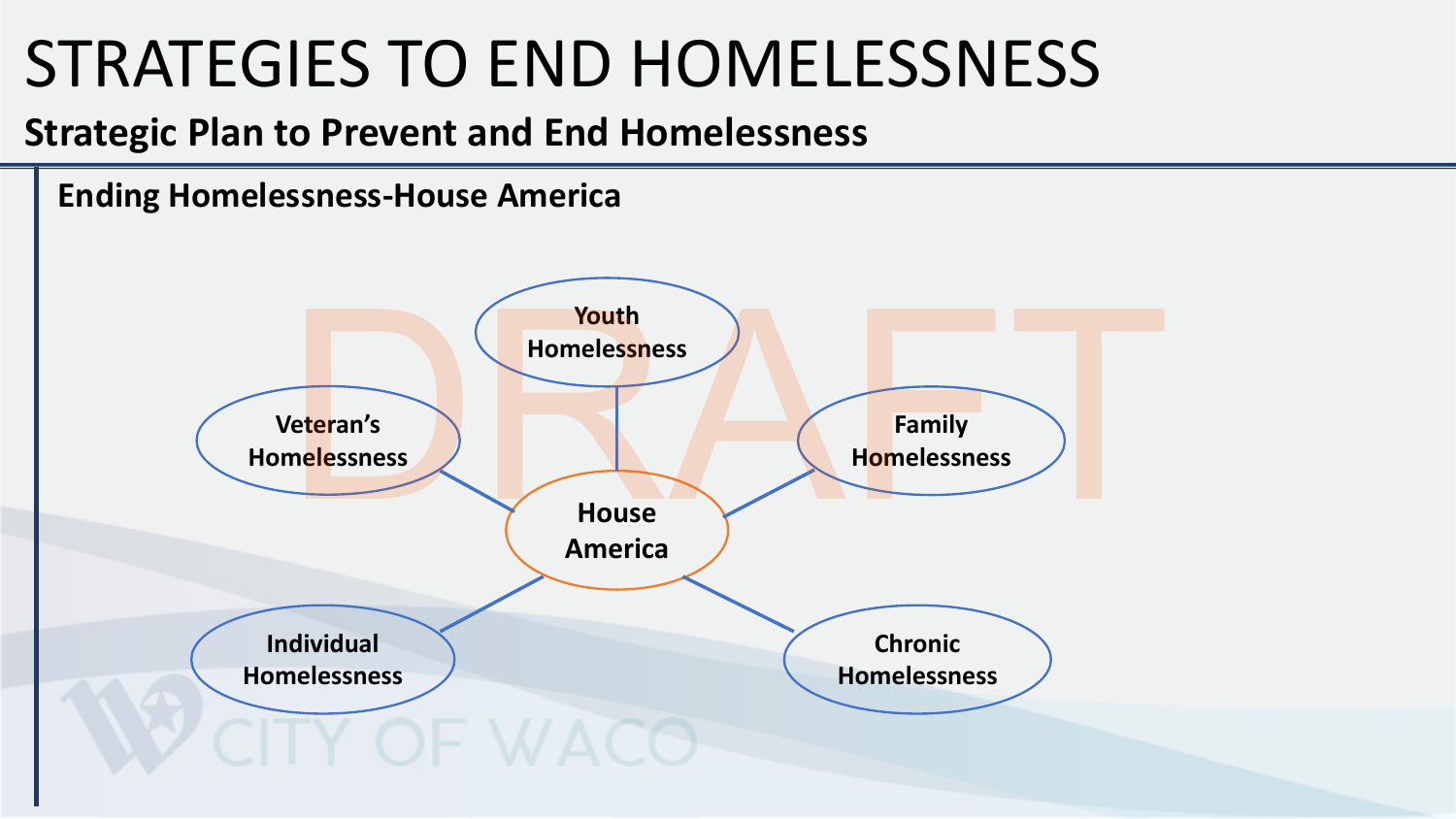# SERVICE PROVIDERS

#### **Strategic Plan to Prevent and End Homelessness**

| Program                             | <b>Services</b>                                                                                                                                                                                      |  |  |  |
|-------------------------------------|------------------------------------------------------------------------------------------------------------------------------------------------------------------------------------------------------|--|--|--|
| <b>Salvation Army</b>               | Emergency shelter for men, single women and families. They also offer<br>rapid rehousing and homelessness prevention                                                                                 |  |  |  |
| <b>Behavioral Health Network</b>    | Services for youth and adults dealing with substance abuse or mental health. Programs offered<br>include permanent supportive housing, rapid rehousing, street outreach, and a youth drop-in center. |  |  |  |
| <b>Throwing Aces</b>                | Street outreach to the unsheltered clients.                                                                                                                                                          |  |  |  |
| <b>Mission Waco</b>                 | Transitional housing, employment opportunities, emergency shelter, legal services, and day resource<br>services.                                                                                     |  |  |  |
| <b>Family Abuse Center</b>          | Emergency shelter, transitional housing and permanent<br>housing to those experiencing domestic violence.                                                                                            |  |  |  |
| <b>Central Texas Youth Services</b> | Transitional housing for youth.                                                                                                                                                                      |  |  |  |
| <b>Veteran's Affairs</b>            | Resources and referral information for housing and other resources                                                                                                                                   |  |  |  |
| The Hangar                          | Day resource center                                                                                                                                                                                  |  |  |  |
| <b>Endeavors</b>                    | Rapid rehousing to veterans and their families.                                                                                                                                                      |  |  |  |
| The Cove                            | Drop-in center for school-aged youth and youth ages 18-24.                                                                                                                                           |  |  |  |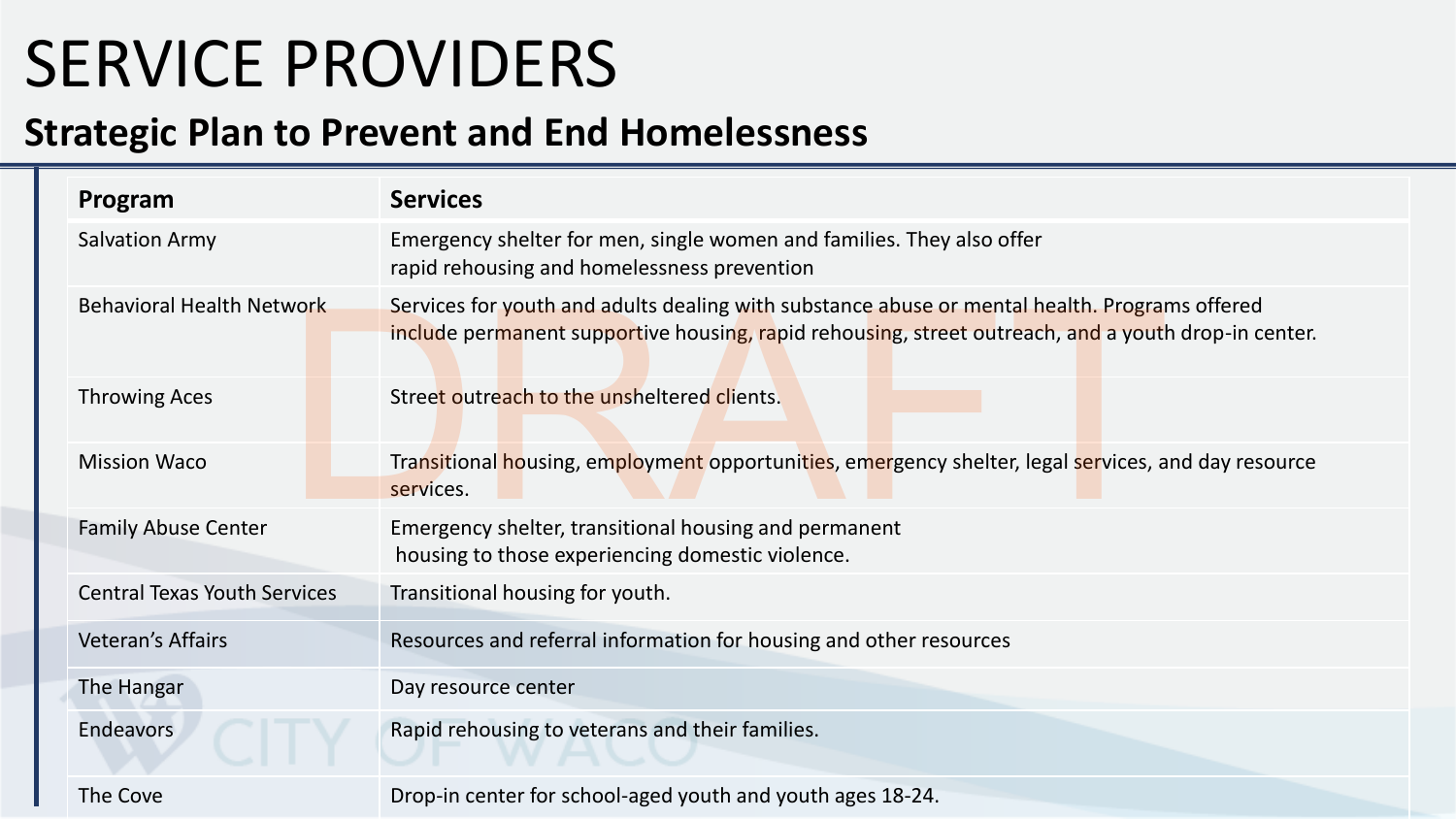# AVAILBLE RESOURCES

## **Strategic Plan to Prevent and End Homelessness**

| Program                                   | <b>Provider</b>                                                                                                                                                                                                                    |  |  |  |
|-------------------------------------------|------------------------------------------------------------------------------------------------------------------------------------------------------------------------------------------------------------------------------------|--|--|--|
| <b>Homeless Prevention</b>                | The Salvation Army                                                                                                                                                                                                                 |  |  |  |
| <b>Street Outreach</b>                    | <b>MHMR, Throwing Aces</b>                                                                                                                                                                                                         |  |  |  |
| Temporary Housing (shelter, transitional) | <b>Emergency Shelters:</b><br>The Salvation Army, Mission Waco, MHMR-Youth, Family Abuse Center<br><b>Transitional Housing: Central Texas Youth Services, Family Abuse Center, Mission</b><br>Waco, Compassion Ministries of Waco. |  |  |  |
| <b>Permanent Housing</b>                  | Permanent Supportive Housing: MHMR, Veterans Affairs.<br>Rapid Re-Housing: Endeavors, Family Abuse Center, MHMR, Salvation Army.                                                                                                   |  |  |  |
| <b>Access-to-Housing Resources</b>        | Caritas, The Cove Drop-In Center,<br>Dobey Drop-In Center.                                                                                                                                                                         |  |  |  |
|                                           |                                                                                                                                                                                                                                    |  |  |  |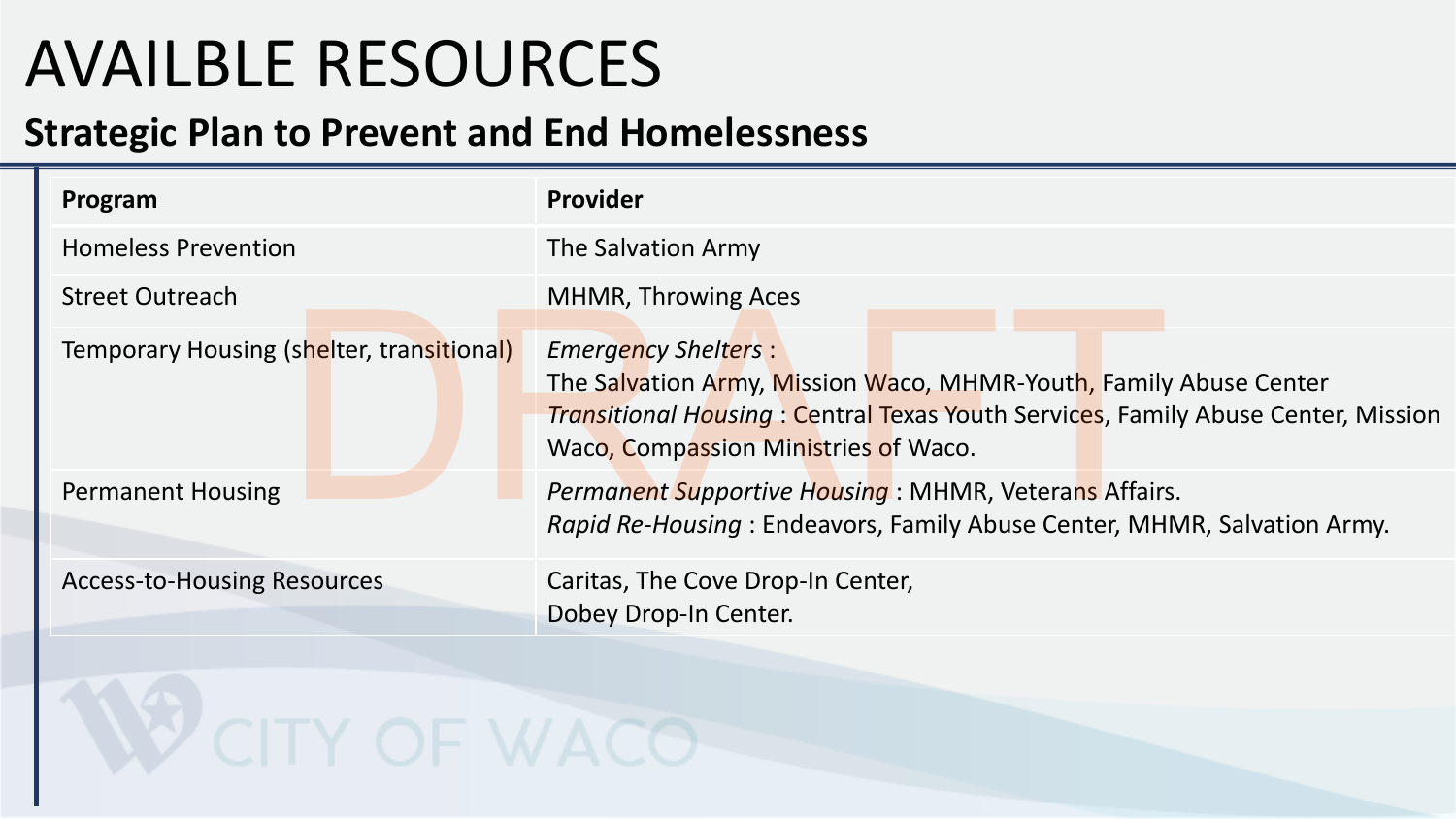# COMMUNITY PARTNERS AND FUNDING

## **Strategic Plan to Prevent and End Homelessness**

|                                             | <b>FY2020 HEART OF TEXAS HOMELESS COALITION FUNDING</b>                                              |                                           |                                            |                                    | American               |
|---------------------------------------------|------------------------------------------------------------------------------------------------------|-------------------------------------------|--------------------------------------------|------------------------------------|------------------------|
| Applicant                                   | Project                                                                                              | Project Type                              | <b>Funding Type</b>                        | Amount<br>Awarded by<br><b>HUD</b> | Investmer<br>the amoul |
| City of Waco                                | <b>HMIS Grant</b>                                                                                    | <b>HMIS</b>                               | CoC-Renewal                                | \$62,653                           |                        |
| <b>Family Abuse Center</b>                  | Rapid Rehousing, Transitional<br>Housing, Permanent Supportive<br>Housing, FAC Rapid Rehousing.      | <b>PH-RRH</b>                             | CoC-Renewal                                | \$493,900                          |                        |
| <b>Heart of Texas Homeless</b><br>Coalition | <b>Planning Grant</b>                                                                                | Planning                                  | CoC-Renewal                                | \$52,100                           |                        |
| <b>Salvation Army</b>                       | SSO Coordinated Entry, Rapid<br>Rehousing, Emergency Shelter,<br>Prevention.                         | CE-SSO                                    | CoC-Renewal                                | \$855,042                          |                        |
| <b>HOTRMHMR</b>                             | SSO Housing Navigator,<br>Planning, Dobey Drop-in<br>Center, Navigation Team,<br>HOTTCHY, STARRSKYE. | <b>CE-SSO</b>                             | CoC-Renewal                                | \$2,332,827                        |                        |
| The Cove                                    | The Cove Drop In Center                                                                              |                                           | SSO-Street Outreach YHDP-2 Year Demo Grant | \$311,520                          |                        |
|                                             |                                                                                                      | <b>Total of all CoC &amp; ESG Funding</b> |                                            | \$4,021,124.00                     |                        |

American Rescue Plan Act HOME Investment Partnership Funds in the amount of \$2,539,867.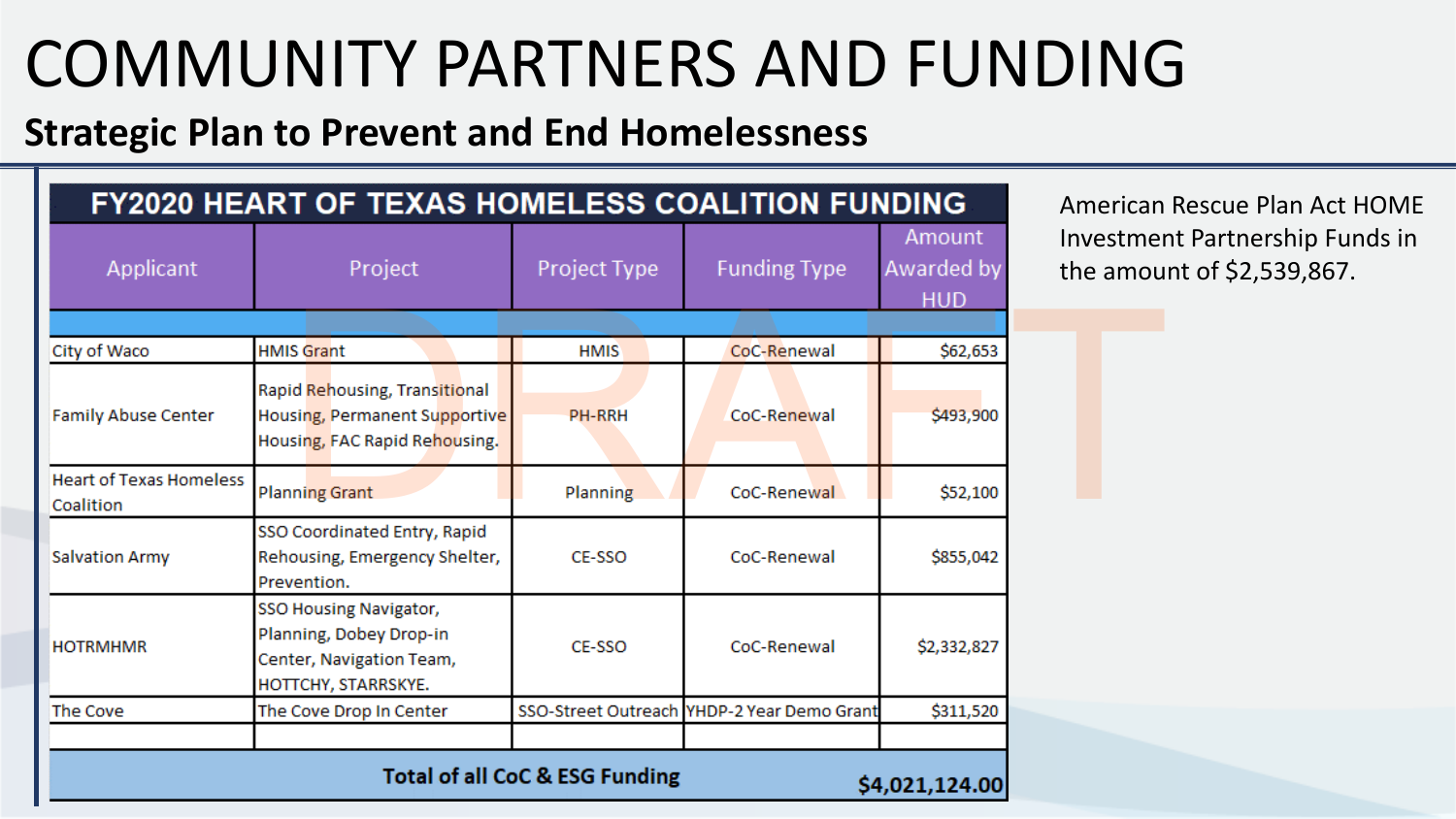## NEXT STEPS

## **Strategic Plan to Prevent and End Homelessness**

**March 1 – March 31, 2022:** Plan available for review and public comment

**April 1 – April 30, 2022:** Integrate public feedback into draft

**May 1 – May 31, 2022:** Submit final draft to City Council and publish for implementation 22: Integrate public feedback into draft<br>22: Submit final draft to City Council and publish for implementation